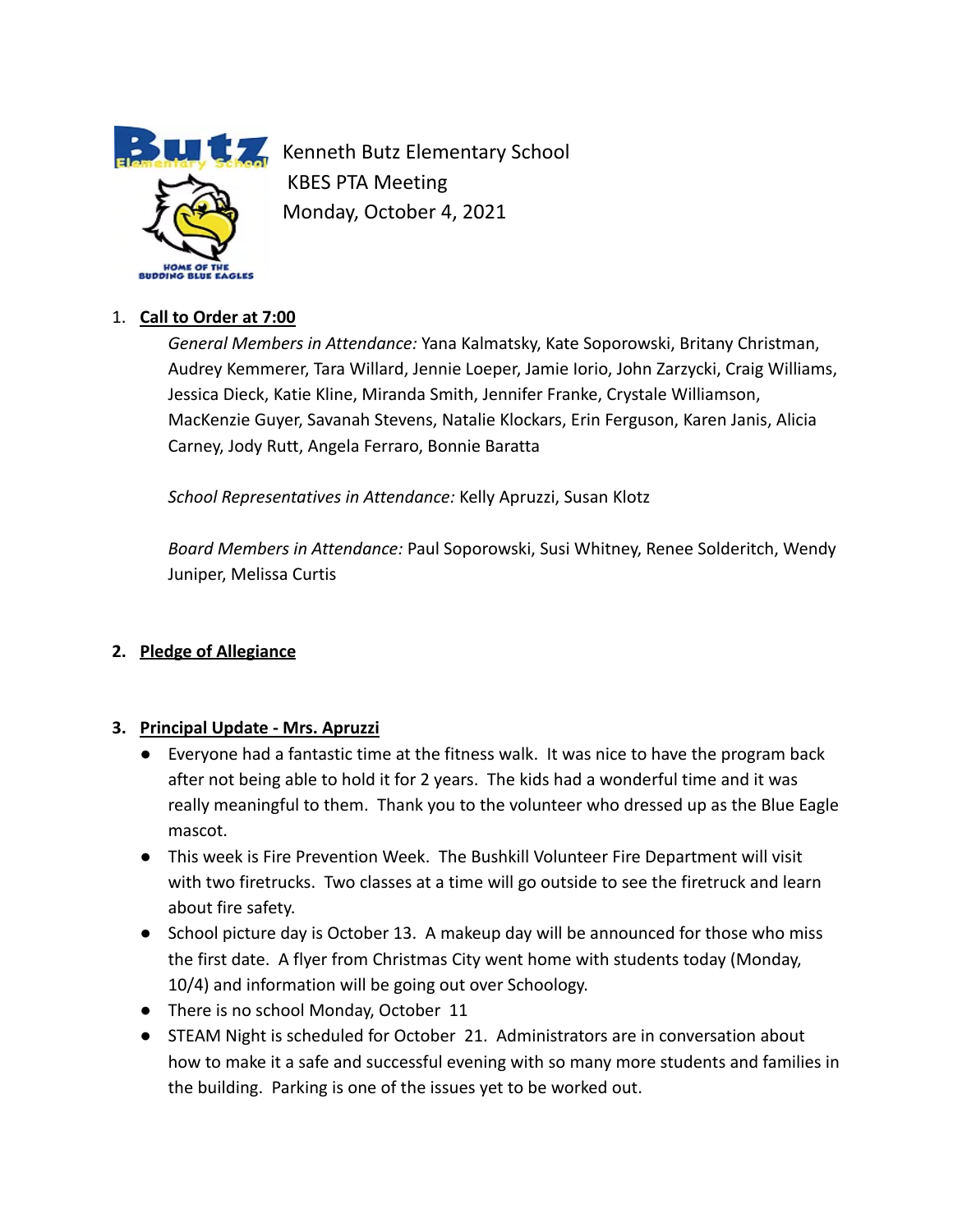- The Book Character Parade and Party is October 29. KBES hopes to have a schedule for the date out soon. The current plan is to break the grades into two sections. One group (grades K-2) will parade while the other group (grades 3-4) has their party, and vice versa. That should help with parking shortages.
- Instrumental music lessons begin this week. Lessons are held on Wednesdays and Thursdays on a rotating schedule so children aren't pulled out of class at the same time each week. Lessons held in the large group room.
- Chorus for 3rd and 4th graders is meeting after school on Wednesdays. There will be a chorus concert later in the year.
- The Nazareth Area Science Project (NASP) is planning their fall fun run and train ride event for October 23. It will be held outside under the pavilion. A flyer will go out advertising it and inviting kids to enter a 1 mile run around the soccer field. Lanterns and festive fall holiday decorations can be seen on the train ride.
- A partnership with the Shanti project has been renewed for this year, through a grant they obtained. The Shanti project teaches students about mindfulness, emotional regulation, stress relief, breathing strategies, etc. This fall, the project will work with 18 of our 26 classrooms, including all of K-2 and two 3rd grade classrooms. Starting the week of October 18, two Shanti instructors will come on Mondays and Tuesdays or Thursdays and Fridays for 20 minute sessions working with the students. In the Spring, the other third and the fourth grade classes will have an opportunity to take part in the project. It will be helpful for them at that time of year because that is when they take their PSSA tests. In early November, there will be a presentation for parents introducing them to the Shanti project.
- Mrs. Apruzzi opened up the floor to questions, and none were asked.

# **4. Teacher Representative Update - Mrs. Klotz**

- Thank you to the PTA for the fitness walk's success. From the t-shirts to the volunteers at the event, it was great to see everyone back at the school and doing these activities again.
- Teachers and students are very excited for the Book Character party and parade at the end of the month.
- Teachers and administrators will be having data meetings next week to discuss the results from the STAR tests that were completed last week.

# **5. Be-Safe Director Update - Paul Soporowski for Mrs. Rossi**

● Be safe is working on obtaining it's certificate of occupancy for the new classrooms, and is currently using alternate rooms.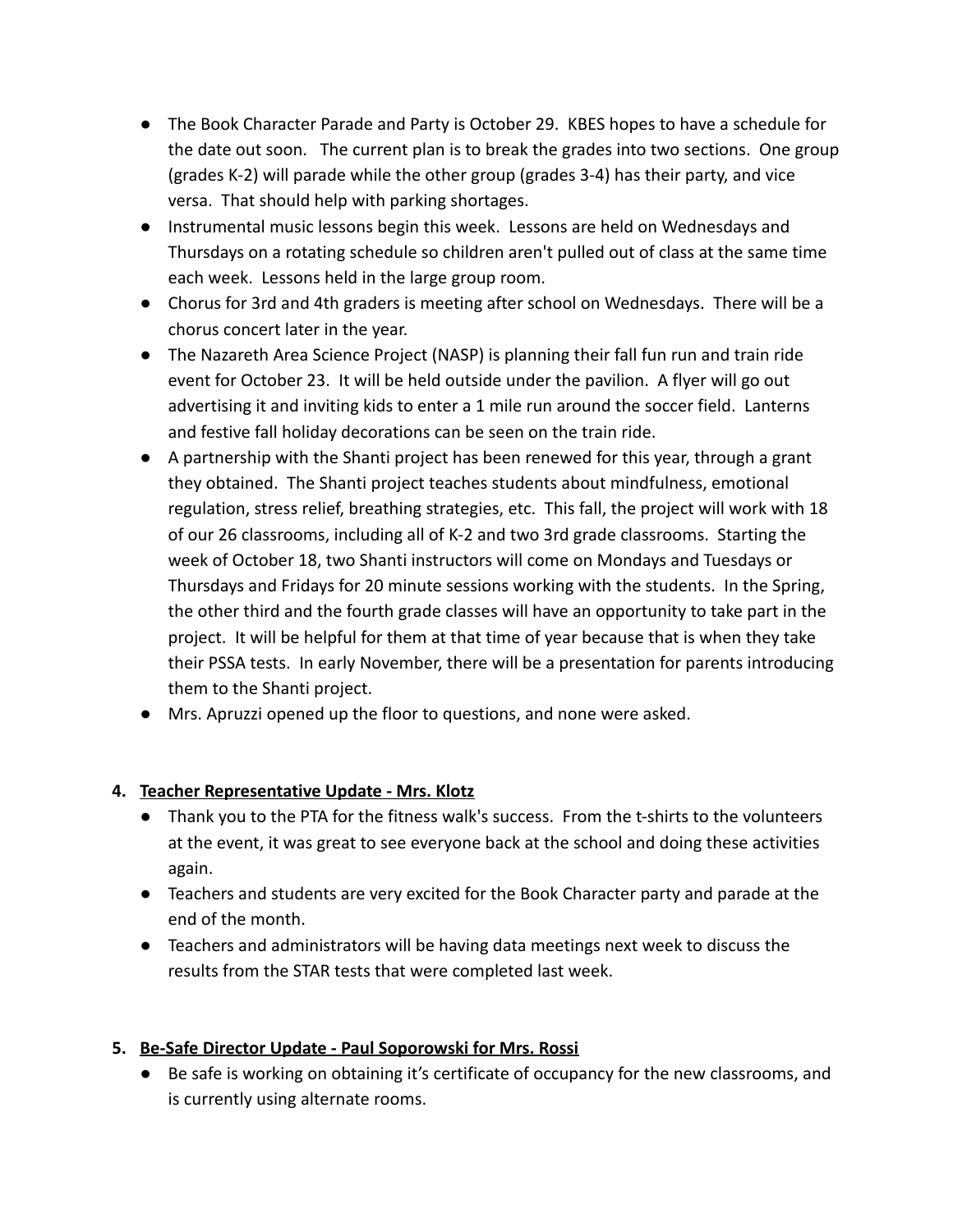## **6. Secretary Update**

- Kate Soporowski approved the September meeting minutes, Yana Kalmatsky seconded.
- KBES PTA news and events are advertised on the website at [www.kbespta.org,](http://www.kbespta.org) through Schoology, via the KBES PTA facebook page and through the Remind App.
- The 2021-22 KBES directory is nearly complete. It will soon go out to parents for final comment and editing, and the final version should be ready by the end of the week.

## **7. Treasurer Update - Renee Solderitch for Julie Kaniper**

- Deposit Reviews
	- The Mum sale profit was nearly \$300
	- Fitness Walk raised over \$14,000 which is the highest amount ever raised through this fundraiser
	- Membership has brought in \$257 to date.
- Recent expense reviews
	- A handful of \$100 disbursements have been made to teachers through classroom grants
- Send any questions or concerns to Julie Kaniper at [kbesptatreasurer@gmail.com](mailto:kbesptatreasurer@gmail.com)

# **8. Vice President of Volunteers Update - Susy Whitney**

- Committee Chair positions -Thank you to all who have filled the chair vacancies
	- Coin Wars now has a committee chair and co-chair. We may need additional volunteers to count money.
- Character parade and STEAM night volunteer opportunities are upcoming.
- Membership Updates: We currently have 86 PTA members.

#### **9. General Vice President Update**

- PTA Room organization & new location: The PTA has a larger storage room right off the cafeteria where there is plenty of space to organize our stuff.
- The RIF (Reading is Fundamental) program is happening this week. Each teacher will get a box of books in their classroom from which kids can pick a book they want to take home.

#### **10. President Update - Paul Soporowski**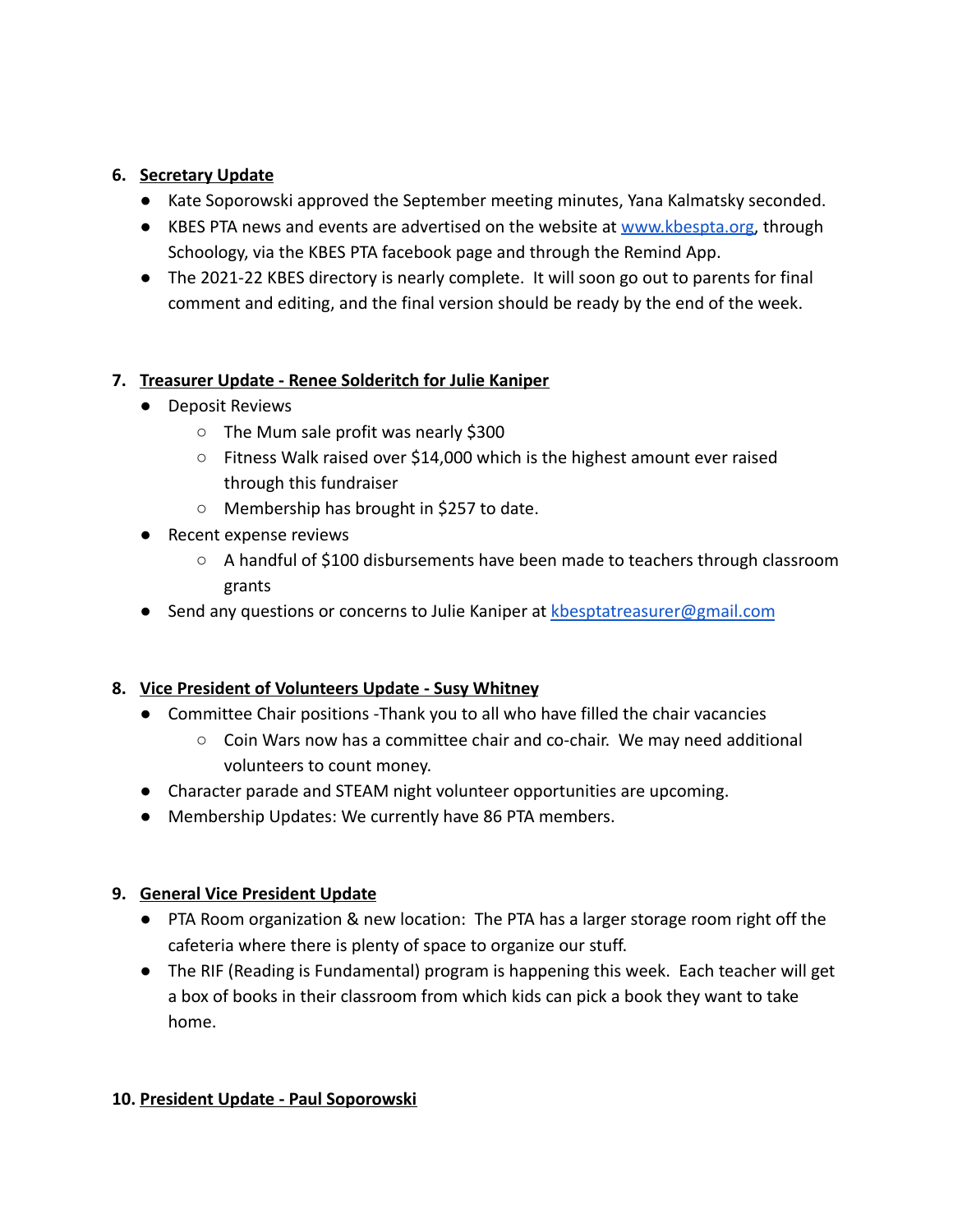- Volunteer recognition Thank you to John Zarzycki for being the Eagle mascot at the Fitness Walk, and thank you to Amanda Strong and Angela Connell for the work they did to pull together the Fitness Walk event. Thank you to volunteers who gave their time that day.
- Current/Ongoing fundraisers Melissa Curtis
	- Thank you everyone for your generous donations for the mums and the fitness walk. We raised a record amount of money at Fitness Walk, which goes toward funding class trips as well as to provide so many other opportunities and resources for our students.
		- Fitness Walk Ice cream party winners:
			- Kindergarten Mrs. Morris
			- First Grade: Mrs. Lipsky
			- Second Grade: Miss McCarron
			- Third Grade: Mrs. Koch
			- Fourth Grade: Ms. DeBoer
		- Gift card raffle winners are: Daniel Miller and Mallory Seigfried
	- The Spiritwear sale is coming up later in October.
	- Coin wars will be held October 18-22
	- A Cash Bingo event is scheduled for November 20 at the Bushkill Fire Hall
	- The Palmer Nursery Poinsettia Sale begins in early November.
- General PTA business update:
	- $\circ$  Jamie Iorio is our school board representative. She reports that the debate over masking is still going on at school board meetings. The board recommended reaching out to government representatives about mask policies in the schools. A new law firm has been hired and we have a new solicitor.
- Upcoming PTA programs
	- STEAM night:
		- The PTA will be sending out an interest form asking people about their plans to attend so we can manage safe distancing inside and parking outside.
		- An interest form went out to staff and 14 staff members responded that they plan to create a station for the event.

# **11. General Membership Comments**

- Mrs. Klotz asked if we will be reaching out to the winners of the ice cream party to figure out a date, a question that was asked at the faculty meeting. Paul Soporowski responded that planning is in the works with food services and the teachers.
- Question Is there a calendar of events and fundraisers so people can see what's happening each month in a given school year? Paul Soporowski answered that that